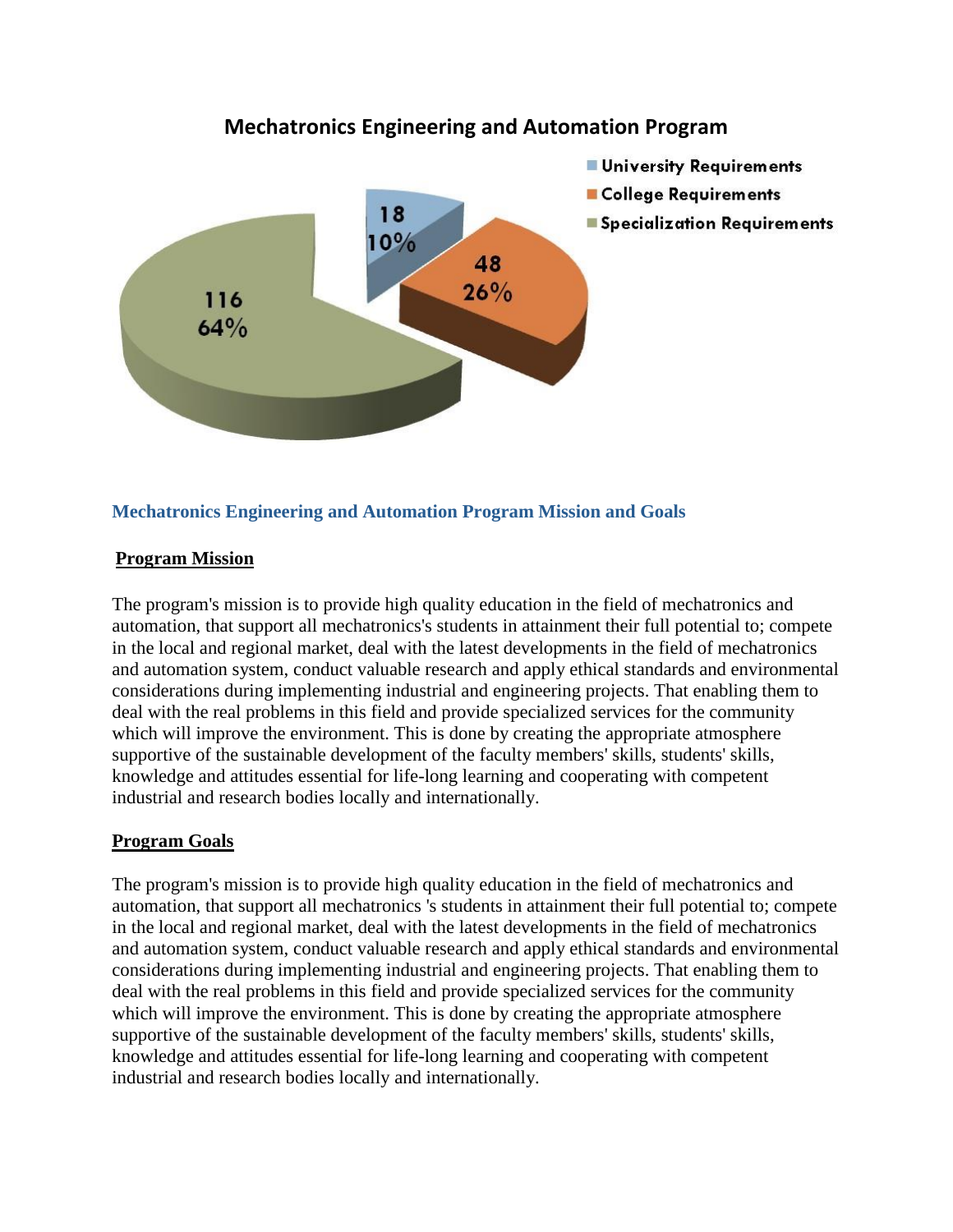# **University Requirements**

The student will study (6) General Education Elective Courses (humanities) selected by him from the following list of courses, with a total of (18) credit hours.

| <b>Course Code</b> Course Title |                                                        | <b>Credit</b><br><b>Hours</b> |
|---------------------------------|--------------------------------------------------------|-------------------------------|
| <b>HUM 011</b>                  | English Language                                       |                               |
| <b>HUM 012</b>                  | German Language                                        | 3                             |
| <b>HUM 013</b>                  | <b>Technical Writing and Communication</b>             | 3                             |
| <b>HUM 014</b>                  | Engineering Profession, Practice, and Responsibilities |                               |
| <b>HUM 111</b>                  | <b>Engineering Economy</b>                             | 3                             |
| <b>HUM 112</b>                  | <b>Health and Wellness</b>                             |                               |
| <b>HUM 211</b>                  | Impact of Technology on Society                        |                               |
| <b>HUM 212</b>                  | Introduction to Marketing                              | 3                             |
| <b>HUM 311</b>                  | <b>Engineering Management</b>                          | 3                             |
| <b>HUM 312</b>                  | Human Resource Management                              | 3                             |
| <b>HUM 313</b>                  | Engineering Law                                        | 3                             |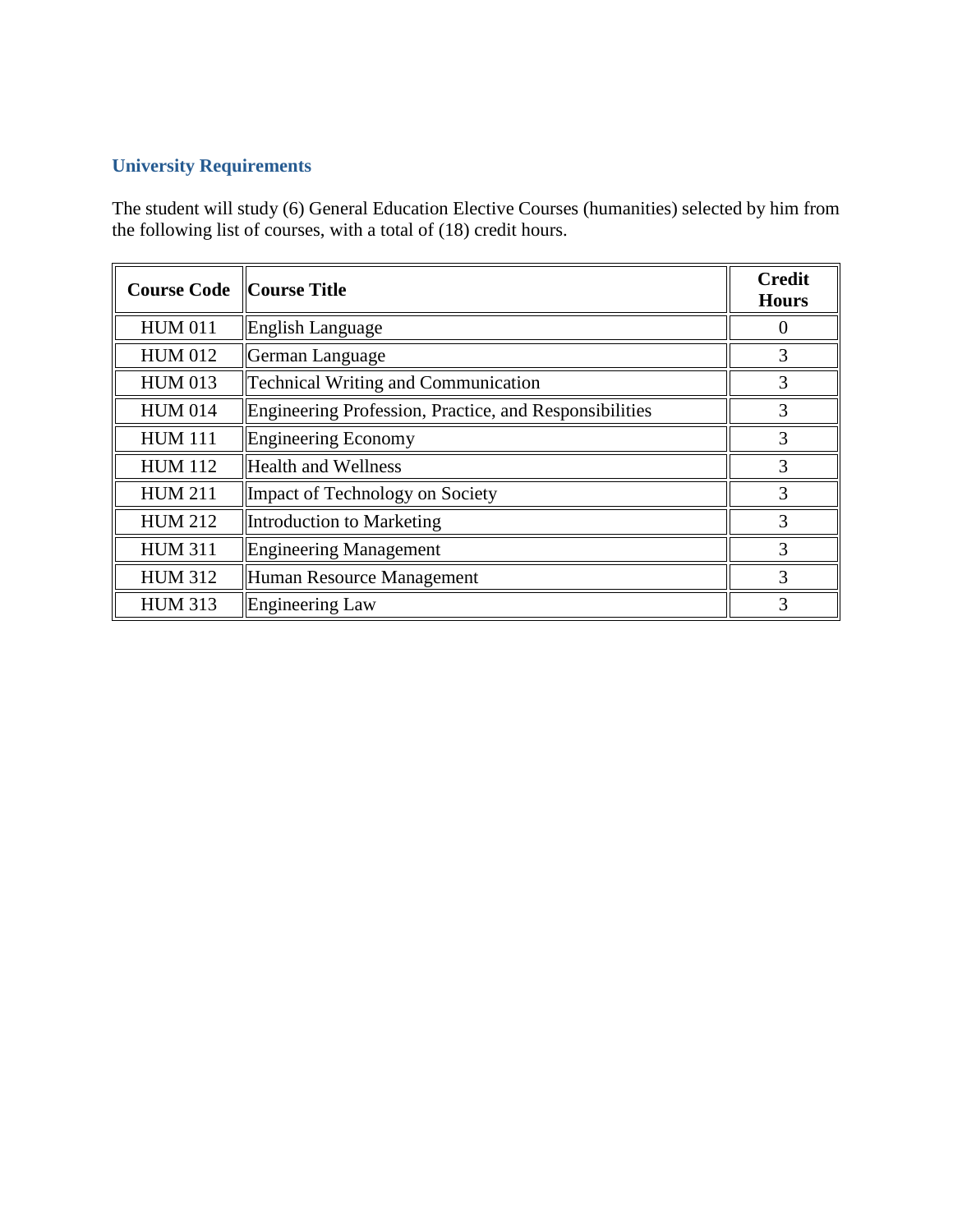# **College Requirements**

## **Basic Science Courses**

Student must study the following list of courses as basic science requirements:

| <b>Course Code Course Title</b> |                                                           | <b>Credit Hours</b> |
|---------------------------------|-----------------------------------------------------------|---------------------|
| <b>PHM 012</b>                  | Calculus for Engineering (1)                              |                     |
| <b>PHM 013</b>                  | Calculus for Engineering (2)                              | 3                   |
| <b>PHM 014</b>                  | Linear Algebra and Analytical Geometry                    | 3                   |
| <b>PHM 022</b>                  | Waves, Electricity, and Magnetic Fields                   |                     |
| <b>PHM 032</b>                  | Engineering Mechanics (1) - Statics                       | 3                   |
| <b>PHM 033</b>                  | Engineering Mechanics (2) - Dynamics                      | 3                   |
| <b>PHM 042</b>                  | <b>General Chemistry</b>                                  | 3                   |
| <b>PHM 113</b>                  | Calculus for Engineering (3)                              | 3                   |
| <b>PHM 114</b>                  | Statistics and Probability for Engineering                | 3                   |
| <b>PHM 115</b>                  | Differential Equations and Partial Differential Equations |                     |

# **Basic Engineering Courses**

Student must study the following list of courses as Basic Engineering requirements:

| <b>Course Code</b> Course Title |                                        | $\ $ Credit<br><b>Hours</b> |
|---------------------------------|----------------------------------------|-----------------------------|
| <b>CSE 012</b>                  | Engineering Computation                |                             |
| <b>MDP 024</b>                  | <b>Production Engineering</b>          |                             |
| <b>MDP 061</b>                  | Engineering Design and Graphics        |                             |
| <b>MEP 112</b>                  | Thermodynamics                         |                             |
| <b>MDP 132</b>                  | Structures and Properties of Materials |                             |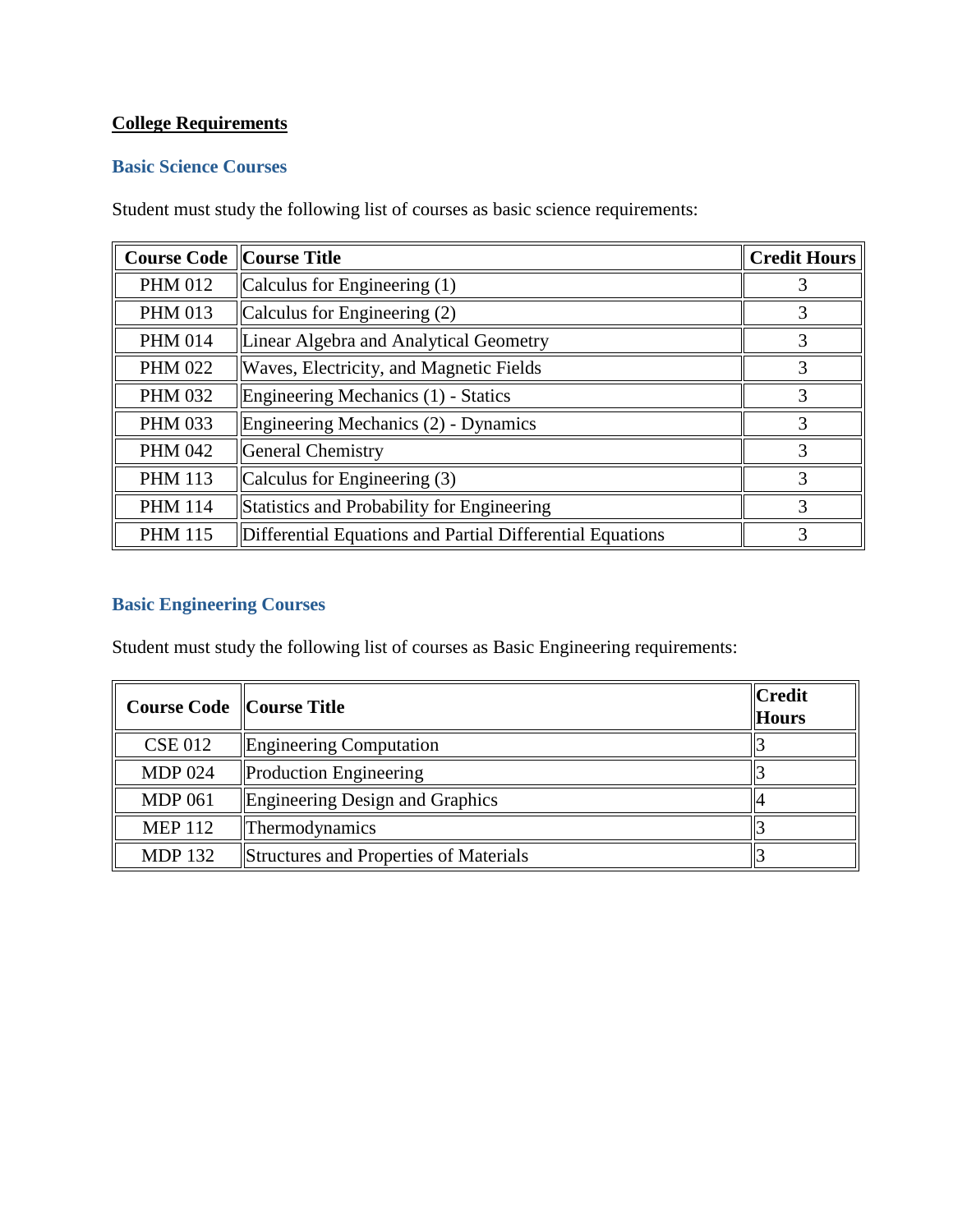| <b>Course Code</b> | Course Title                              | <b>Credit Hours</b>     |
|--------------------|-------------------------------------------|-------------------------|
| <b>EPM 114</b>     | <b>Electrical Circuits</b>                | 3                       |
| <b>CSE 115</b>     | <b>Digital Design</b>                     | 3                       |
| <b>MDP 121</b>     | Manufacturing Technology (1)              | 3                       |
| <b>CSE 122</b>     | <b>Computer Programming</b>               | $\mathbf{3}$            |
| <b>ECE 142</b>     | <b>Electronic Circuits</b>                | 3                       |
| <b>MCT 151</b>     | <b>Introduction to Mechatronics</b>       | $\mathbf{2}$            |
| <b>MDP 151</b>     | <b>Stress Analysis</b>                    | $\mathbf{3}$            |
| <b>MDP 163</b>     | <b>Machine Drawing and Solid Modeling</b> | 3                       |
| <b>EPM 214</b>     | <b>Electrical Power Engineering</b>       | 3                       |
| <b>CSE 228</b>     | <b>Advanced Computer Programming</b>      | $\mathbf{3}$            |
| <b>MEP 233</b>     | <b>Fluid Mechanics</b>                    | 3                       |
| <b>MCT 241</b>     | <b>Engineering Measurements</b>           | 3                       |
| <b>MCT 242</b>     | <b>Electronic Instrumentation</b>         | $\mathbf{3}$            |
| <b>MCT 251</b>     | <b>Theory of Machine and Multi-body</b>   | 3                       |
| <b>ECE 255</b>     | <b>Signals and Systems</b>                | $\mathbf{3}$            |
| <b>MDP 261</b>     | <b>Machine Design</b>                     | 3                       |
| <b>MDP 267</b>     | <b>Machine Elements Design</b>            | $\mathbf{3}$            |
| <b>EPM 282</b>     | <b>Power Electronics and Drives</b>       | $\mathbf{3}$            |
| <b>MCT 311</b>     | <b>Introduction to Autotronics</b>        | $\overline{2}$          |
| <b>CSE 318</b>     | Microcontrollers                          | 3                       |
| <b>MCT 321</b>     | <b>Introduction to Nano-Mechatronics</b>  | $\overline{2}$          |
| <b>MCT 333</b>     | <b>CNC and CAD/CAM</b>                    | 3                       |
| <b>MCT 334</b>     | <b>Rapid Prototyping</b>                  | 3                       |
| <b>MCT 341</b>     | <b>Introduction to Bio-Mechatronics</b>   | $\boldsymbol{2}$        |
| <b>CSE 347</b>     | <b>Embedded System Design</b>             | 3                       |
| <b>MCT 351</b>     | <b>Pneumatics and Hydraulics Control</b>  | 3                       |
| <b>MCT 371</b>     | <b>Automatic Control</b>                  | $\overline{\mathbf{3}}$ |
| <b>MCT 381</b>     | <b>Design of Mechatronic Systems (1)</b>  | $\mathbf{3}$            |
| <b>MCT 382</b>     | <b>Design of Mechatronic Systems (2)</b>  | 3                       |
| <b>MCT 455</b>     | <b>Industrial Robotics</b>                | 3                       |
| <b>MCT 456</b>     | <b>Dynamic Modeling and Simulation</b>    | $\mathbf{3}$            |
| <b>MCT 461</b>     | <b>Industrial Networks</b>                | $\mathbf{3}$            |
| <b>CSE 488</b>     | <b>Machine Vision</b>                     | $\overline{\mathbf{3}}$ |
| <b>MCT 498</b>     | <b>Graduation Project (1)</b>             | $\mathbf{3}$            |
| <b>MCT 499</b>     | <b>Graduation Project (2)</b>             | $\mathbf{3}$            |
|                    | <b>Total Credit Hours</b>                 | 101                     |

# **General Specialization Courses for Mechtronics Engineering and Automation Program**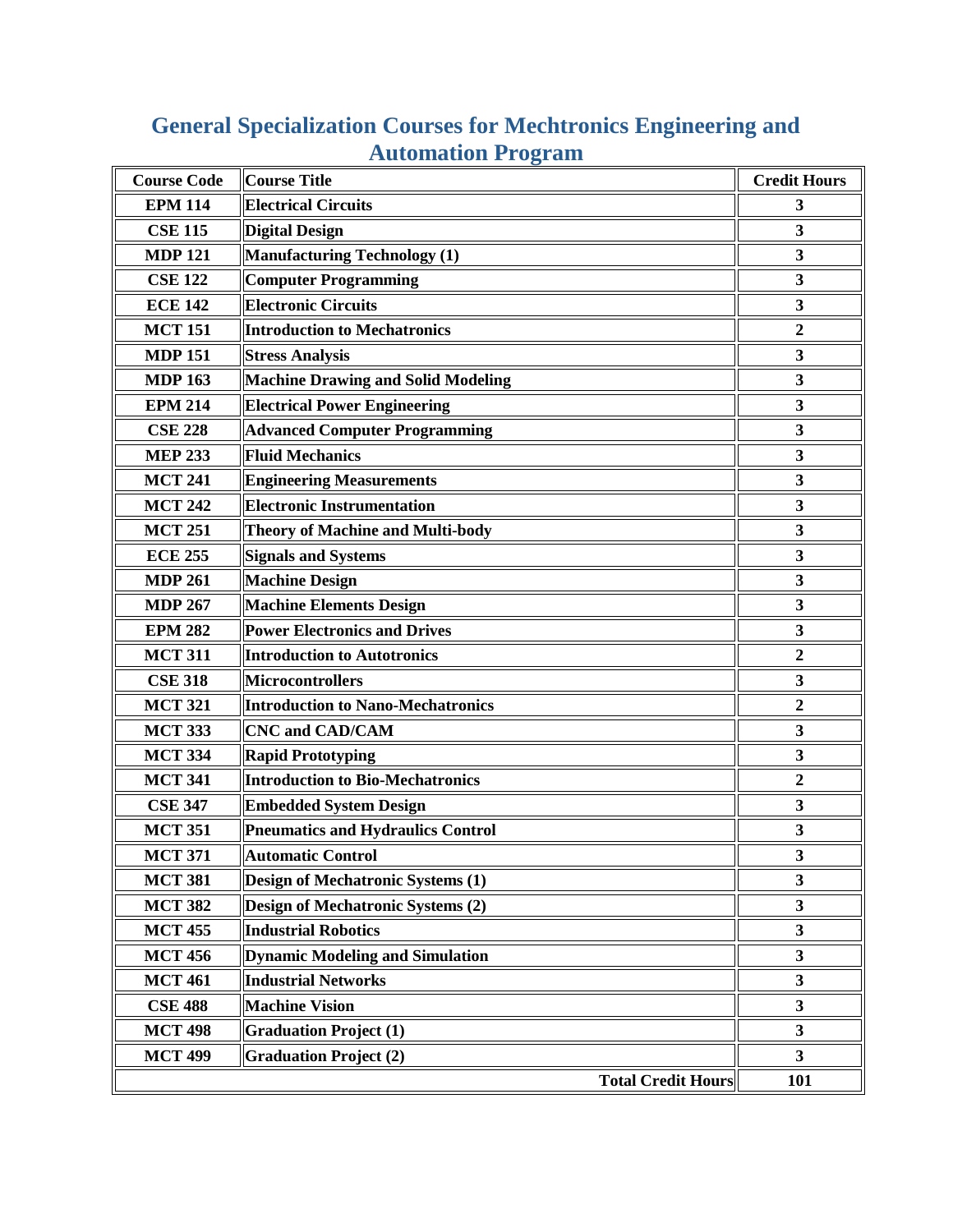# **Technical Electives for Mechatronics Engineering and Automation Program**

Technical elective courses are categorized into four fields; the student must select five courses from the same field with a total of (15) credit hours.

| Field              | Course<br>Code | Course Title                             | <b>Credit Hours</b> |
|--------------------|----------------|------------------------------------------|---------------------|
| <b>Autotronics</b> |                | <b>MEA 313 Automotive Theory</b>         |                     |
|                    |                | MEA 323 Automotive Design                |                     |
|                    |                | MCT 411   Automotive Embedded Networking |                     |
|                    |                | MCT 412   Autotronics                    |                     |
|                    |                | MEA 442 Engine Management Systems        |                     |

| Field | Course<br>Code | Course Title                                            | <b>Credit Hours</b> |
|-------|----------------|---------------------------------------------------------|---------------------|
|       |                | MCT 322  Nanotechnology                                 |                     |
|       |                | MCT 323  Nano-Imaging and Testing                       |                     |
|       |                | Nano-Mechatronics MCT 421  Introduction to MEMS/NEMS    |                     |
|       |                | MCT 422   MEMS/NEMS Fabrication, Packaging, and Testing |                     |
|       |                | MCT 423   Advanced MMS/NMS Design                       |                     |

| Field                             | Course<br>Code | Course Title                                       | <b>Credit Hours</b> |
|-----------------------------------|----------------|----------------------------------------------------|---------------------|
| Industrial<br><b>Mechatronics</b> |                | <b>MCT 331  Industrial Mechanisms and Robotics</b> |                     |
|                                   |                | MCT 332   Industrial Automation                    |                     |
|                                   |                | <b>MCT 431 Autonomous Systems</b>                  |                     |
|                                   |                | MCT 432  Hybrid Control Systems                    |                     |
|                                   |                | <b>CSE 488</b> Computational Intelligence          |                     |

| <b>Field</b>     | <b>Course</b><br>Code | Course Title                                 | <b>Credit Hours</b> |
|------------------|-----------------------|----------------------------------------------|---------------------|
| Bio-Mechatronics |                       | <b>MCT 342 Introduction to Biomechanics</b>  |                     |
|                  |                       | MCT 343   Locomotion and Gait Analysis       |                     |
|                  |                       | <b>MCT 441   Smart Actuators and Sensors</b> |                     |
|                  |                       | <b>MCT 442  Biomedical Engineering</b>       |                     |
|                  |                       | <b>MCT 443 Rehabilitation Robots</b>         |                     |